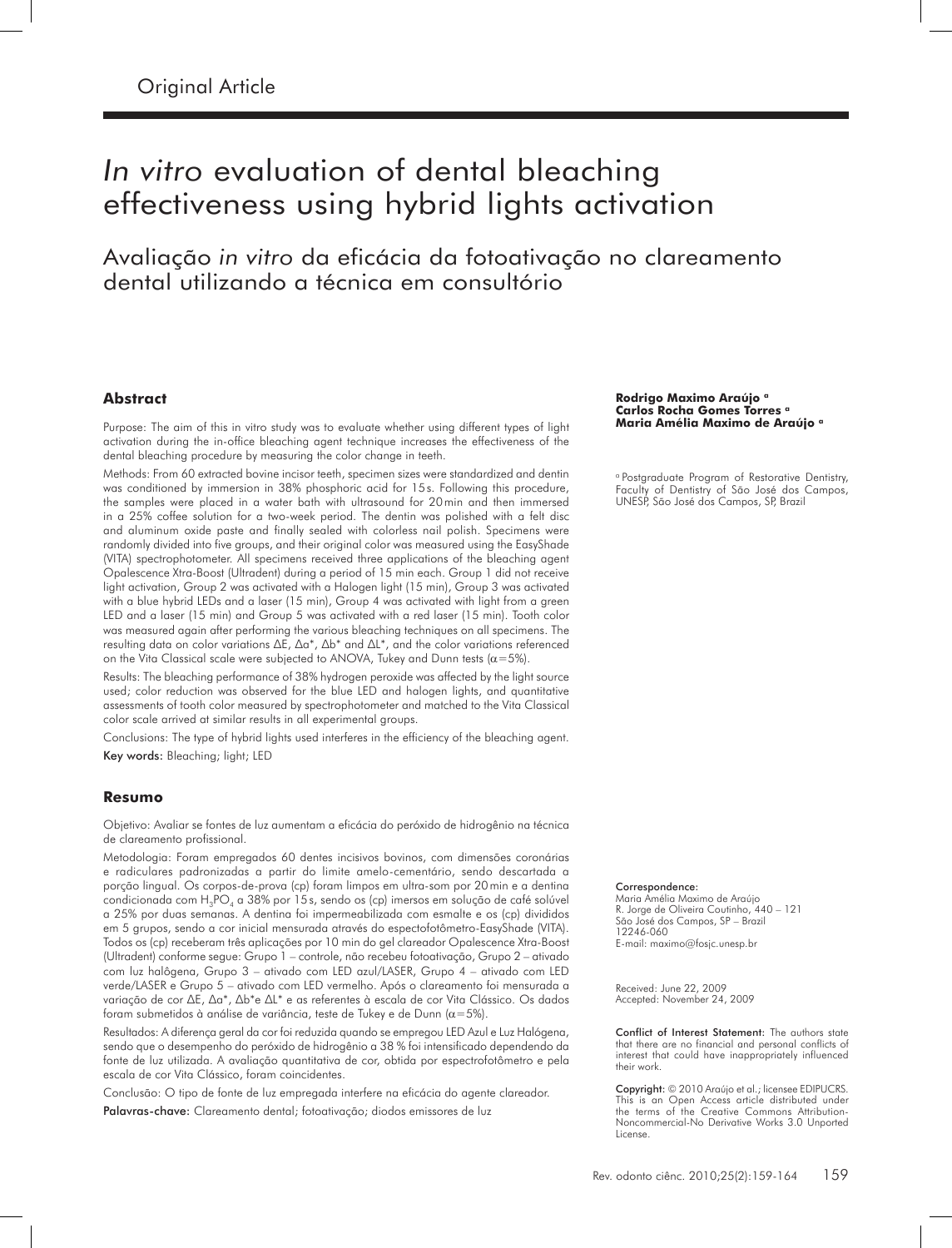## **Introduction**

The smile is considered by many to be indispensable for communication, and many people's craving for white teeth has induced dentists to seek solutions that satisfy patients' expectations for an aesthetically pleasing smile. Dental bleaching stands out among these various aesthetic treatments. Involving a procedure that is minimally invasive, easy to accomplish, and low cost, dental bleaching can lead to results that satisfy the expectations of both patients and professionals.

With recent developments in bleaching techniques, auxiliary apparatuses have entered the market with the promise of making bleaching technique more efficient. However, there are doubts among professionals about the necessity and purpose of using these apparatuses to activate bleaching agents, and questions remain about which ones should be used in order to amplify the efficiency of the process without causing tooth, periodontium and pulp injuries.

Bleaching-related tooth injuries have been evaluated in the literature and refer to superficial rugosity alterations (1), microhardness decreases (2), chemical composition alterations (3), superficial morphology  $(2,4)$ , tooth sensitivity (5) and increases in pulp temperature (6,7). Although risks do exist, they do not necessarily counterindicate the use of these techniques, since the bleaching is executed by professionals who are well-qualified and informed about the techniques' use, both minimizing the risk of harmful effects (8) and treating any harm that does occur after the use of bleaching techniques.

Light sources, applied to catalyze the chemical reaction of free radical liberation, are responsible for the oxidation of more complex carbon chains (darker) into carbon chains with simpler bonds (lighter) and light sources are directly related to the associated caloric emission. Eldeniz et al. (10), comparing temperature increases between different sources, demonstrated that the Dido Laser increases the temperature in the reaction by 11.7ºC, and the LED increases temperature by 6ºC. These two devices represent the extreme numbers found in the study, which found no statistically significant difference between the different types of equipment.

Wetter et al. (10) concluded that the combination of Whiteness HP and light from a laser yielded results that were significantly more effective compared to either the LED-HP Whiteness combination or the bleaching agent applied alone. Dostalova et al. (11) a 5-min decrease in bleaching time, which is significant, with the LED having a slight advantage because it uses less energy. Luk et al. (8) concluded that when bleaching gel and light sources are applied, the efficiency of the bleaching procedure increases, but the temperature inside and on the surface of the tooth increases as well.

In order to optimize the benefits of light activation, pigments with beta carotene, *urucum* (*B. orellana*) and others are added to the bleaching products to absorb the specific wavelength emitted by the device, reducing the non-absorbed quantity of energy and augmenting the device's efficiency (12).

To test our hypothesis regarding whether different light sources increase the efficiency of a bleaching gel, we used spectrophotometers to evaluate the effects of the 38% hydrogen peroxide activation in association with the following light sources: halogen lamp photopolymerizer, blue hybrid LED devices/infrared LASER, green LED/ infrared LASER and red LASER. The effects of these different techniques were assessed according to the general color variation of the specimen when the professional bleaching technique was applied.

# **Methodology**

Sixty recently extracted bovine incisor teeth, healthy and erupted, were obtained from animals with an average age of three years. These teeth were extracted and cleaned with scalpel blades, and their coronary and radicular dimensions were measured at the amelo-cement junction. After measurement, perpendicular cuttings were made at the incisal and apical regions. The lingual portion of each tooth was removed using a lengthwise cutting, the specimen was treated to prophylaxis with a sodium bicarbonate jet (Profi II-Daby-Atlante, Ribeirão Preto, SP, Brazil) to remove extrinsic stains, and the exposed dentin was then conditioned with  $38\%$  H<sub>3</sub>PO<sub>4</sub> for 15 s.

The method used to darken the teeth consisted of an adaptation one of the method described by Suliemam et al. (13). Next, the teeth were immersed in 200 ml of a newly prepared coffee solution (Nescafé – Nestlé, Caçapava, Brazil) with a concentration of 25% (weight per volume) and kept below 37ºC in a bacteriological greenhouse for 15 days. The solution was shaken every day and changed after the first seven days. After this period, the enamel surfaces were polished with aluminum oxide paste (SDI Limited, Bayswater, Victoria, Australia) using a felt disc.

For waterproofing and patterning, the sixty specimens each received two layers of colorless nail polish (Colorama, Maybelline, São Paulo, SP, Brazil) on the exposed dentin layer, guaranteeing that any penetration by the bleaching agent would occur exclusively through the vestibular surface of the enamel. Colorless nail polish was also applied to the vestibular surface of the teeth in order to isolate a preselected area of the dental enamel. To pattern this color-gauging area, a circular paper disc with a 7-mm diameter was placed on the vestibular surface before the nail polish application and removed once the nail polish had dried. Next, the specimens were randomly separated into five groups with twelve specimens in each.

In order to measure tooth color, we used a model called **CIE**  L<sup>\*</sup>a<sup>\*b\*</sup>, which is a mathematical system for describing the three dimensions of color perceptible to human eyes (red, green and blue). This approach is considered an international model for measuring color. The model **CIE**  L<sup>\*</sup>a<sup>\*b\*</sup> represents a tridimensional color space with three axes: **L**, **a,** and **b**. The letter **L\*** represents the measure of luminosity or clarity of an object, and it is quantified according to a scale on which the perfect black has a value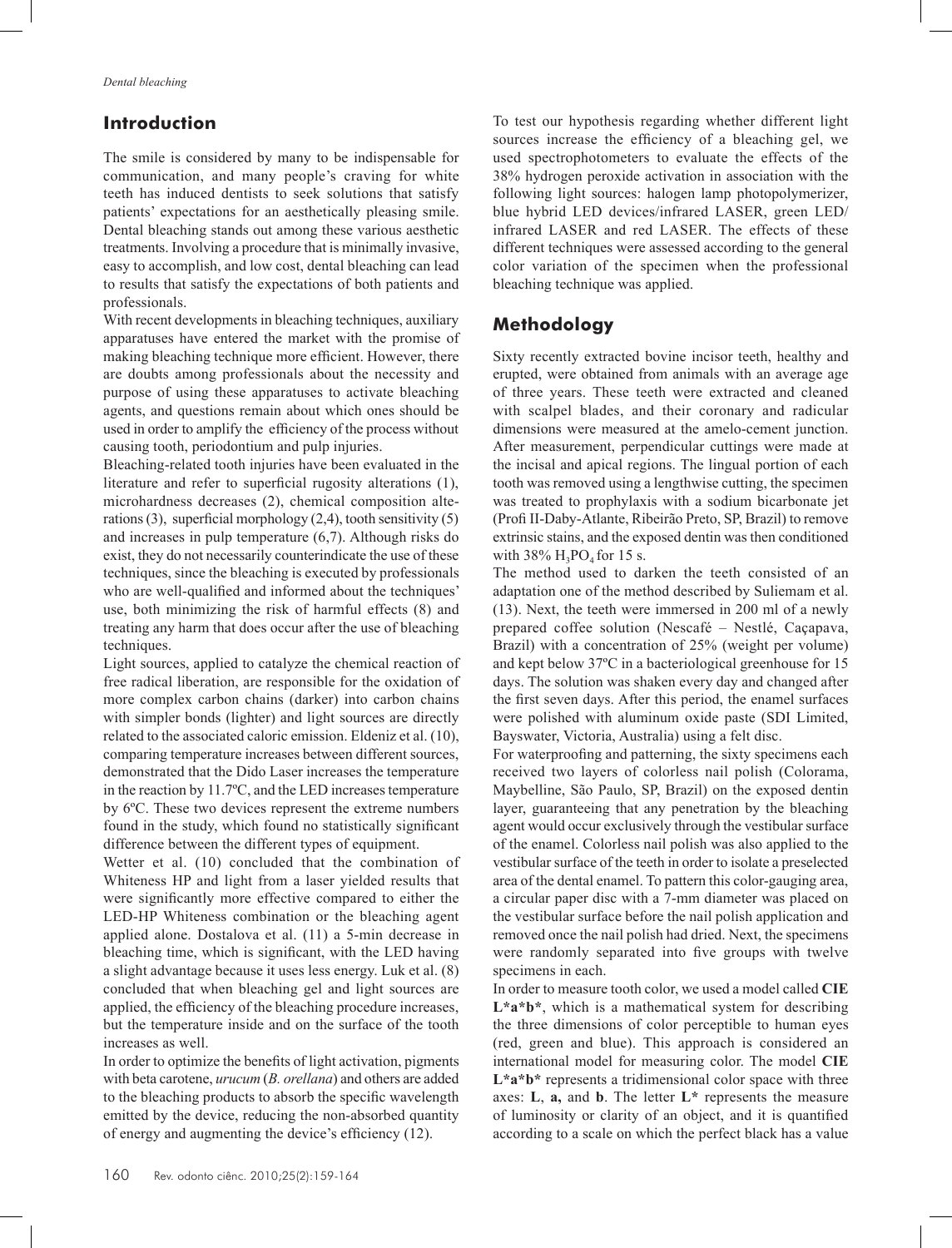of **L\*** equal to zero, whereas the total white has a value of **L\*** equal to 100. There are also two chromatic components, which represent variations in hue and chroma. The **a\*** axis is measured from red (**a\*** positive) to green (**a\*** negative), varying, respectively, from +120 to -120. The **b\*** axis is measured from yellow (**b\*** positive) to blue (**b\*** negative), varying, respectively, from +120 to -120. The coordinates **a\*** and **b\*** approach zero for neutral colors (white, gray) and increase in magnitude for more saturated and intense colors. This system enables both the numerical definition of a color and the calculation of differences between two colors (14,15).

To evaluate the color alteration of the teeth, we used an intraoral dental spectrophotometer, Vita EasyShade® (VITA-Zahnfabrik H. Rauter Gmbh & Co. KG, Bad Säckingen, Germany). Used immediately after the darkening of the teeth and again after the completion of bleaching procedures, the spectrophotometer helped us to obtain values for  $L^*$ , a\* and b\*, and it also measured tooth color in comparison to positions on the Vita Classical scale. The bleaching gel utilized for all the specimens was the 38% hydrogen peroxide Opalescence Xtra Boost (Ultradent, South Jordan, UT, USA), spread in a layer  $\pm 2$  mm thick. Next, we will describe the bleach application procedures for each group and the low power light sources:

Group 1 – (control group without light activation) Bleaching agents were applied for 15 min, shaking every 3 min for bubble displacement. During this time, the first application of gel was removed with a suction tip, the tooth was aired out, and these steps were repeated twice more, for a total of three gel applications and removals with water/air spray. During the exposure period, the teeth were protected from ambient light.

Group 2 – (halogen light) The procedures used for the second group were identical to the ones used for the control group, except that along with each application we applied a photoactivation scheme with a photopolymerizer device with a halogen light XL 3000 (3M-ESPE, St. Paul, MN, USA) with power density of 600 mW/cm<sup>2</sup>, as described later on. The bleaching agent was applied, with activation for 1 min, shaking and waiting 1 more min, and reactivation for 1 min. This step was repeated seven more times, totaling 15 min of application. The bleaching agent was removed with a suction tip; then, these steps were repeated two more times.

Group 3 – (blue LED/LASER) Following the application and activation schemes used for Group 2, for Group 3, our light source was the EASY BLEACH device (CLEAN LINE, Taubaté, SP, Brazil) fitted with two blue LEDs with a wavelength range of 670 ηm and power of 500 mW, combined with a low-intensity infrared laser that emitted energy with a wavelength range of 795 ηm and power of 120 mJ.

Group 4 – (green LED/LASER) Again following the application and activation schemes of Group 2, we used the EASY GREEN device (CLEAN LINE, Taubaté, SP, Brazil) fitted with two green LEDs with a wavelength range of 530 ηm and power of 500 mW, alongside a low-intensity infrared laser that emitted energy with a wavelength range of 795 ηm and power of 120 mJ.

Group 5 – (red LASER) The final group utilized the same application and activation schemes of the previous groups, but activated the reaction using a red laser (CLEAN LINE, Taubaté, SP, Brazil) fitted with three laser diodes of 50 mW each, emitting red light with a wavelength range of 660 ηm.

After the end of the bleaching process for the different groups, the color of the teeth was again evaluated. For each specimen, we calculated the variation of the values as  $(\Delta)$  of  $L^*$ , a<sup>\*</sup> and  $b^*$ , subtracting the value found after the bleaching from the value measured in the darkened (pretreatment) tooth. Then, we calculated the variation in color composition or total variation of color, designated with the acronym ΔE\*ab, using the following formula:

$$
\Delta E^*ab = [(\Delta L^*)^2 + (\Delta a^*)^2 + (\Delta b^*)^2]^{0.5}
$$

#### Statistical Analysis

In order to determine each tooth's color, we obtained the values of  $L^*$ ,  $a^*$  and  $b^*$  for the teeth using spectrophotometers and the general difference of color  $(\Delta E)$ . In order to calculate the variation between specimens according to the Vita Classical scale, the recorded values were ordered in scores from 1 to 6 in a luminosity sequence, with 1 representing the lightest specimens and 6 representing the darkest, according to Fig. 1.

For each specimen, the score of the darkened tooth was subtracted from its score recorded after bleaching. In this way, we determined the placement of the color of each tooth on the Vita Classical scale. To analyze the data, the analysis of variance test (ANOVA) was applied, followed by the Tukey test, and for the calculation of the variation of color scores according to Vita Classical scale, we used the non-parametric Kruskall-Wallis test, followed by the Dunn multiple comparison test. In all of these analyses, we established a significance level of 5%.

| <b>Scale</b> | <b>B1</b> |                | $A1 \mid B2 \mid$ |                |                |                |               |    |    |                    | D1   A2   D2   C2   D3   A3   D4   B3   A3.5   B4   C4 |    |    | $AA$ $C4$ |    |
|--------------|-----------|----------------|-------------------|----------------|----------------|----------------|---------------|----|----|--------------------|--------------------------------------------------------|----|----|-----------|----|
| <b>Score</b> |           | $\overline{2}$ | $\mathbf{3}$      | $\overline{4}$ | 5 <sup>5</sup> | 6 <sup>1</sup> | $\frac{1}{7}$ | 89 | 10 | $\vert$ 11 $\vert$ | 12                                                     | 13 | 14 | 15        | 16 |

Fig. 1. The order of the Vita scale according to luminosity, from the lightest to the darkest.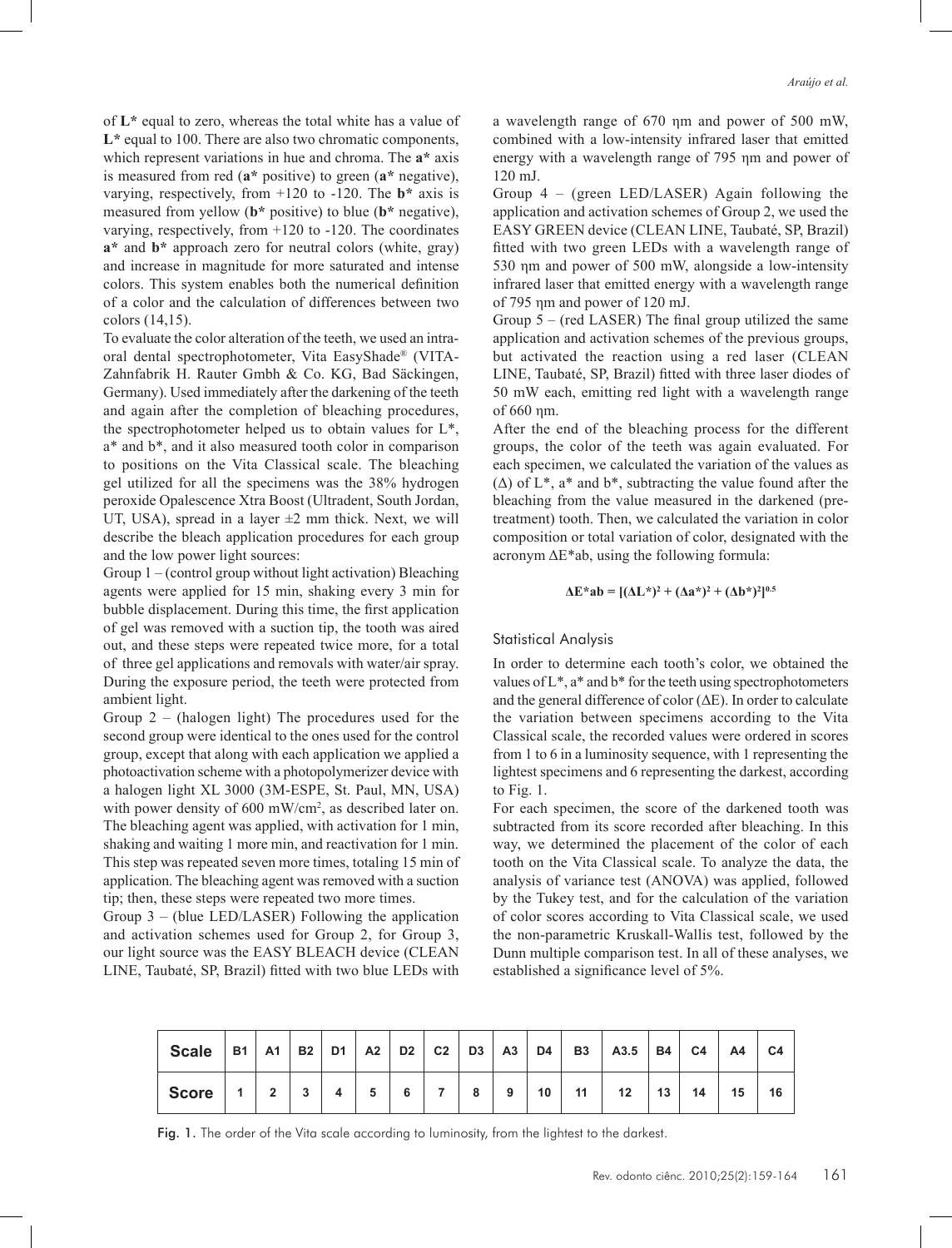## **Results**

#### A – Color comparison in the spectrophotometer

Table 1 presents the variance analysis from the data that refers to ΔE from the CIEL\*a\*b\* System, which resulted in an **F**-test significant at the 5% confidence level. In Figure 1, we provide a representative graphic of the means and standard deviations of **ΔE** for each study group.

Next, the values for  $\Delta a^*$ ,  $\Delta b^*$  e  $\Delta L^*$  derived from CieLab were submitted to ANOVA separately. These are all important factors in estimating color changes:  $\Delta L^*$  is responsible for luminosity, varying from black to white, and  $\Delta a^*$  and  $\Delta b^*$ correspond to differences in chromaticity on the axes, varying from red to green and from yellow to blue, respectively. We conducted the ANOVA test on the **∆a\*** data and, in Tables 2 and 3, verified that the **F**-test was significant at the 5% level of confidence.

For the **ΔL** calculation, corresponding to the difference in tooth luminosity before and after the whitening treatment, we also calculated the analysis of variance (ANOVA), not ascertaining an F-test significant difference.

Table 5 presents a visual compilation of the measurements and the respective homogeneous groups identified by the statistical analysis. There, we can see that the highest mean changes in tooth color always occurred with blue LED and halogen light sources, without any difference between them. In **ΔE**, teeth treated with the blue LED and the photopolymerizer with halogen light presented significantly higher color variation than teeth in the control group (not activated). The green LED and the red laser did not show any significant difference from the control group. In **Δa\***, the group of teeth treated with the blue LED presented a significant reduction of chromaticity from red to green in relation to the other groups, including the control group. In **Δb\***, we found no difference between the groups of teeth treated with halogen or blue LED light sources. However, these two groups significantly differed from all the other groups in their reduction in chromaticity from yellow to blue, not ascertaining any difference between these. In **∆L\***, we found no significant difference among the groups in relation to luminosity, even though the highest average numbers were found among the group of teeth treated with the blue LED lights. For this reason, the Tukey test was not applied.

Table 1. Analysis of Variance for the values of ∆E.

| Variation cause | GL | QM    |     |        |
|-----------------|----|-------|-----|--------|
| Light source    |    | 84.22 | 731 | 0.0001 |
| Error           | 55 | 11.52 |     |        |
| otal            | 59 |       |     |        |

Table 2. Analysis of Variance for the values of ∆a\*.

| Variation cause | GI | QM    |      |        |
|-----------------|----|-------|------|--------|
| Light source    |    | 5 2 4 | 3.51 | 0.0127 |
| Error           | 55 | 149   |      |        |
| Total           | 59 |       |      |        |

Table 3. Analysis of Variance for the values of ∆b\*.

| <b>Variation cause</b> | GL | QM    |      |        |
|------------------------|----|-------|------|--------|
| Light source           |    | 68.46 | 13.4 | 0.0001 |
| Error                  | 55 | 510   |      |        |
| Total                  | 59 |       |      |        |

Table 4. Analysis of Variance for the values of ∆L\*.

| Variation cause | GL | QM   |      |      |
|-----------------|----|------|------|------|
| Light source    |    | 1992 | 1.68 | 0.17 |
| Error           | 55 | 1188 |      |      |
| Total           | 59 |      |      |      |

#### B – Color comparison in the Vita Classical scale

The Kruskall-Wallis test was performed on the scores obtained for each of the groups. It showed a value of *P*=0.0025, which led us to reject the null hypothesis, indicating that there are differences among the groups. The results of the Dunn multiple comparison test can be seen in Table 6.

As we see in Table 6, there were no significant differences between the group that activated the photopolymerizer with the halogen lamp and the group using the hybrid blue LED/ laser method. Yet, these groups presented a significantly wider range of variation in color scores than the control group did. The other devices that were tested did not present any performance-related difference when compared to the control group.

|  |  |  |  |  |  |  |  |  |  |  |  | Table 5. Mean values obtained for $\Delta E$ , $\Delta \alpha^*$ , $\Delta b^*$ e and $\Delta L^*$ with the respective homogeneous groups from the groups studied. |  |  |  |  |  |  |  |  |
|--|--|--|--|--|--|--|--|--|--|--|--|--------------------------------------------------------------------------------------------------------------------------------------------------------------------|--|--|--|--|--|--|--|--|
|--|--|--|--|--|--|--|--|--|--|--|--|--------------------------------------------------------------------------------------------------------------------------------------------------------------------|--|--|--|--|--|--|--|--|

| Light source | Mean $\Delta E$ |    |      | Mean ∆a | Mean $\Delta b$ |   | Mean $\Delta L$ |
|--------------|-----------------|----|------|---------|-----------------|---|-----------------|
| Control      | 5.39            |    | .65  | ΑB      | 3.40            |   | 3.44            |
| Blue LED     | 10.71           |    | 2.93 | Α       | 6.94            |   | 6.63            |
| Halogen      | 10.08           | AB | 2.04 | ΑB      | 7.51            |   | 5.73            |
| Red Laser    | 5.06            | ◡  | .12  | AB      | .86             | B | 4.22            |
| Green LED    | 6.62            | BC | .85  | B       | 4.24            | B | 4.28            |

\* Critical comparison value for the Tukey test = 2.60. The means followed by the same letter do not differ.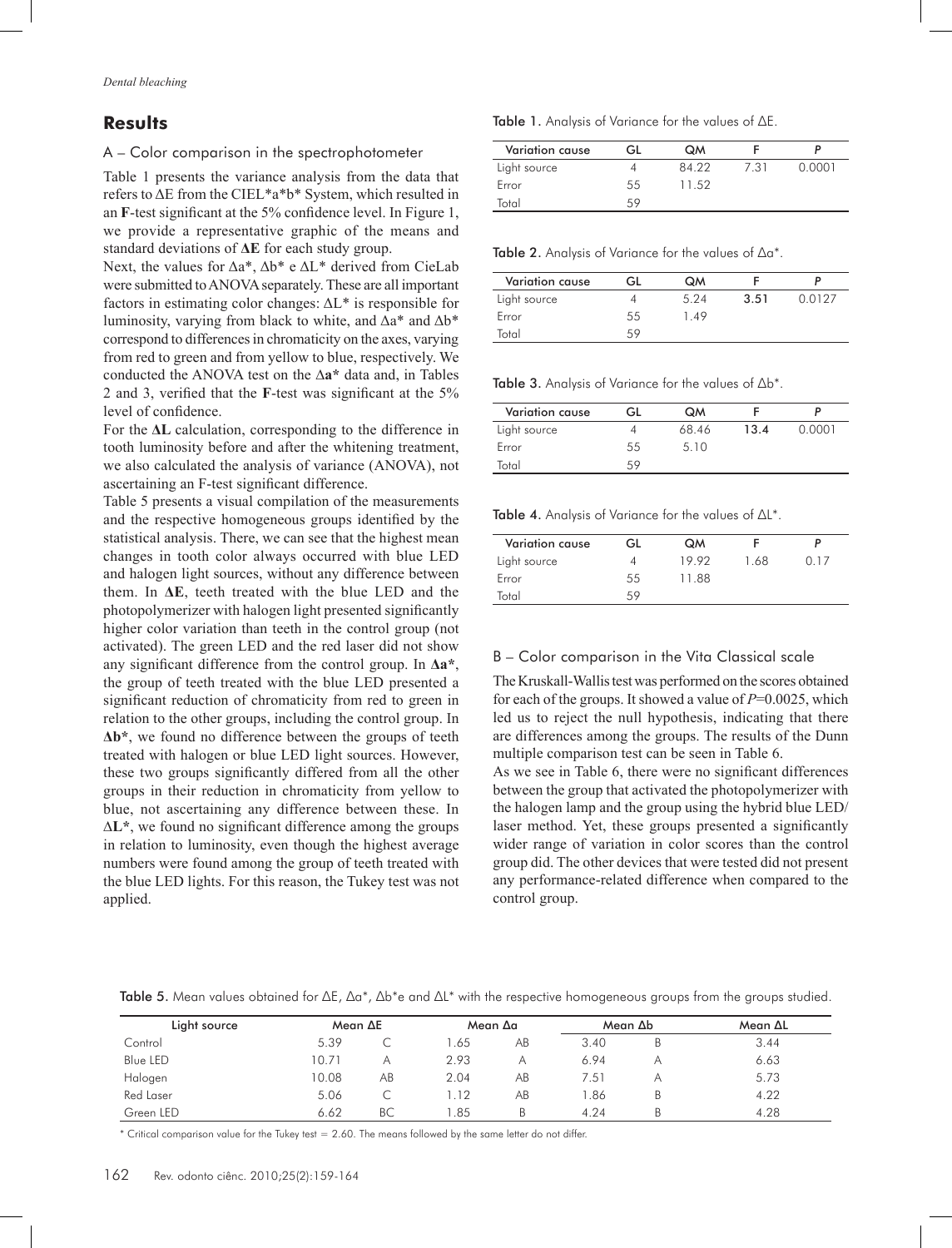Table 6. Results of Dunn test (5%).

| Groups    | Rank means | Homogeneous sets* |   |  |  |  |
|-----------|------------|-------------------|---|--|--|--|
| Control   | 19.167     | Α                 |   |  |  |  |
| Red LED   | 22.167     | Α                 | B |  |  |  |
| Green LED | 30.458     | А                 | R |  |  |  |
| Blue LED  | 39,500     |                   | B |  |  |  |
| Halogen   | 41.208     |                   | R |  |  |  |

\* The sets followed by the same letters do not differ significantly.



Fig. 2. Mean and standard deviation of ΔE in each study group.

## **Discussion**

The hypothesis that light sources improve the efficiency of tooth-bleaching gel was tested by applying the CieL\*a\*b\* system of values and delimiting an area on the medium third of the crown of the teeth that, according to Goodkind and Schwabacher (16), is the area of the tooth that is most representative in terms of color. The spectrophotometer probe was positioned at that location on each pigmented specimen to perform the initial and post-bleaching readings.

From the data we gathered, when the experimental groups were compared to one another using the general evaluation of color,  $\Delta E$ , we found that the various experimental groups performed differently; the groups using 38% hydrogen peroxide and either blue LEDs or halogen lights , rendered the best bleaching performances, with means of 10.71 and 10.08, respectively (Tables 1 and 2). Thus, we find that the ability of light activation to increase the efficiency of the bleaching agent depends on the light source being used. On the other hand, in the control group and in the groups treated with red and green lasers, the means were lower and the performances similar to one another. Reyto (17) writes about the use of lasers in combination with bleaching agents and affirms that this combination is ideal, with a minimum of harmful effects on teeth and strong results similar to those we obtained with blue LED/laser. However, other studies (8,10,11) dissent with these claims. Buchalla and Attin (6) argue that light sources' potential to increase the efficacy of bleaching agents is limited because, while the light accelerates the process, it also produces heating. This heating can raise the intrapulpal temperature and increase the penetration of peroxide in the pulp, leading to oxidative stress with negative effects on cell metabolism.

The extent of the bleaching agent's penetration of the enamel significantly influences the color change of the teeth, as verified by Sulieman et al. (18), but this penetration of the dentin can lead to injuries to the dentin-pulp complex (6,12). Buchalla and Attin (6) also refer to increases in sensitivity and to micro-morphological changes that may be intensified when these light sources are applied, although they lack evidence to prove this assertion. The temperature increase associated with light activation techniques is mentioned by some researchers (7-9,18), whereas Yazigi et al. (19) did not find any increase in temperature.

In order to observe differences in chromaticity along the axes  $L^*$ ,  $a^*$  and  $b^*$  according to the CIELab system, we conducted an evaluation of the numerical values for each of the axes separately. This approach allowed us to verify whether the treatment led to changes in the luminosity of the teeth  $(\Delta L^*)$ , or to alterations from red to green  $(\Delta a^*)$  or yellow to blue  $(\Delta b^*)$ . Within these analyses, we observed that the blue LED stood out from other groups as having the highest numerical values, reducing the reddish chroma of the teeth (Table 5), which was particularly significant in comparison to the green LED light source. Luo et al. (14) believe that the component  $b^*$  is the most important indicator of bleaching, although any factor of CIELab can be considered in isolation. Concerning the reduction of the yellow chroma, we found that the highest mean color changes occurred within groups treated with either the blue LED or the halogen light, which were significantly different from the control group, red laser group, and the green laser group, among which there were no significant differences. Tavares et al. (20) also found that light activation reduced the yellow chroma of the teeth. Concerning the luminosity factor of the teeth when analyzing  $(\Delta L^*)$ , the behavior of all study groups was similar; there were no significant differences among the study groups in this regard. In other words, the luminosity of the teeth did not depend on the light sources (or lack of light sources) utilized; even in the control group, where only the bleaching agent was used, the result stayed the same. We also observed that, despite the lack of significant differences in luminescence among the groups, the highest numerical values for this characteristic were to be found in the blue LED group, followed by the halogen light group.

These outcomes affirm the findings of other authors who likewise find evidence of an increase in a\* and b\* after dental bleaching (21), and they contrast with Ishikawa-Nagai et al. (15), who observed an increase in luminosity L\*. The alteration in luminosity represents how much the tooth lightened as a result of treatment, since this color dimension represents the amount of white incorporated to the hue.

When we proceeded to evaluate the results obtained by Easyshade in the Vita Classical scale, we observed that the blue LED and the halogen light yielded significant increases in dental bleaching effectiveness when compared with the control group (Table 6). These results agree with the results of the quantitative analysis of  $\Delta E^*$  ab, further demonstrating that the performance of the blue LED and